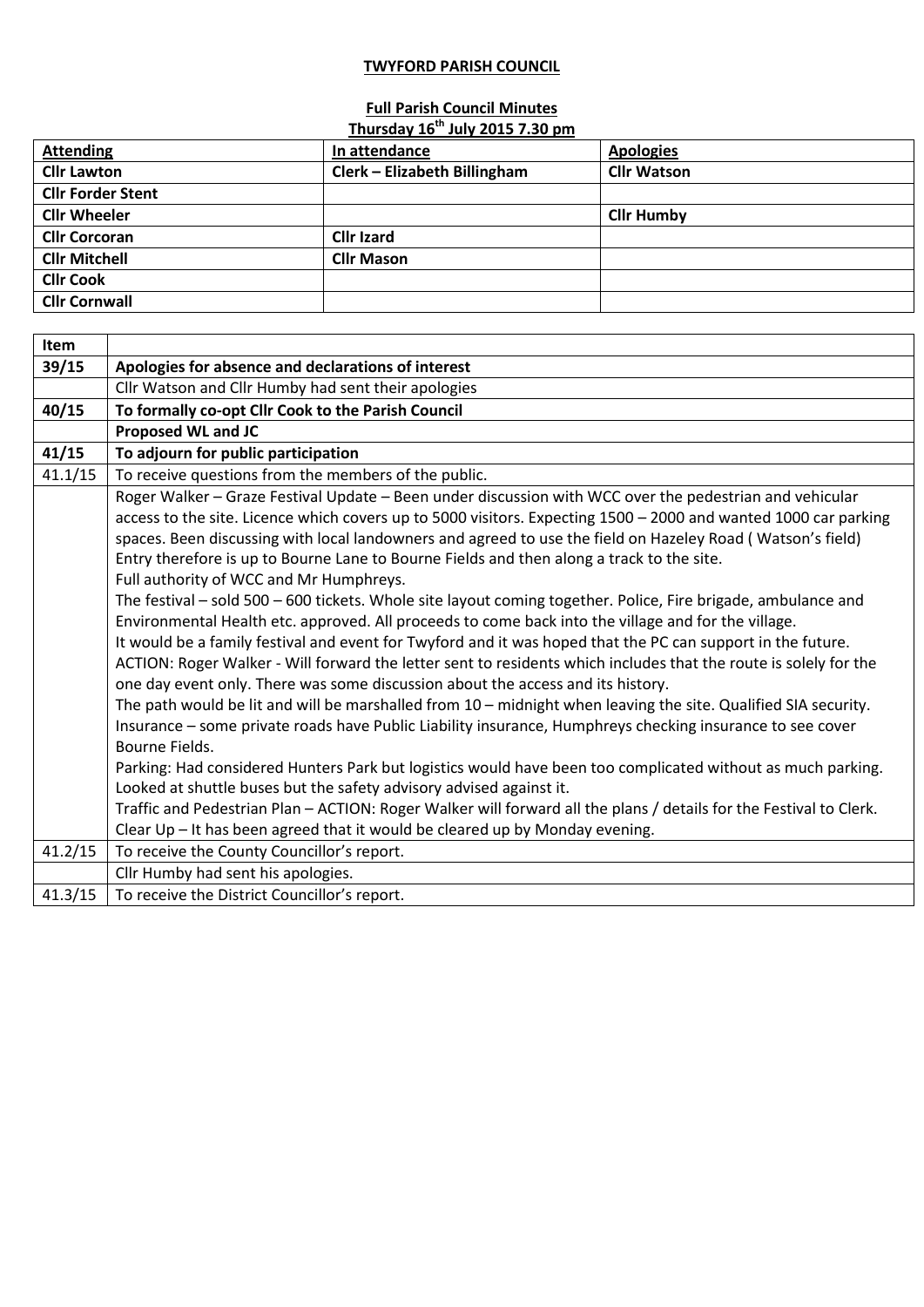|         | Cllr Izard – Silver Hill meeting went on until 1.30 – During course of the meeting a letter was received challenging                                                       |
|---------|----------------------------------------------------------------------------------------------------------------------------------------------------------------------------|
|         | the decisions. Majority voted for it and it would go ahead. Archaeological watch would be proposed.                                                                        |
|         | City Council - Boundary Commission now agreed to keep Colden Common and Twyford together.                                                                                  |
|         | Sand field's site - application was going ahead but some information still needed. Going to the Development                                                                |
|         | Panel and would take place in Eastleigh. 165 units. Highways information outstanding. Management Plan on the                                                               |
|         | wooded part of the site still outstanding. LPP2 in September                                                                                                               |
|         | It was asked why Twyford had not been asked to comment on the application. - ACTION Cllr Izard to enquire                                                                  |
|         | about Twyford traffic and cycleway. Planning officer Simon Avery/ Nick Parker.                                                                                             |
|         | Question was asked about the cycleway and that it needed to be kept as a potential need when looking at traffic                                                            |
|         | management.                                                                                                                                                                |
|         | Cllr Mason - Bus station and affordable housing back in the mix of Silver Hill. He had concern over the design.                                                            |
|         | Been assured that the design can be altered.                                                                                                                               |
|         | Police and Crime Panel - Deputy Police Commissioner. Feel that things have improved but feel there needs to be                                                             |
|         | improvement.                                                                                                                                                               |
|         | Waterworks - Chair noted that the PC would be delighted to hear any feedback from the Twyford Waterworks.<br>Cllr Cook - Puffin crossing started. Started work on Tuesday. |
|         | Whilst road works were on have temporary Keep Clear signs at Shipley Road.                                                                                                 |
|         | Lengthsman - Introduced herself. Groundsman had given her details of ideas for work.                                                                                       |
|         | Boomtown - Will meet with the security manager over concerns of the event. Friday 14 <sup>th</sup> August. Licensing will                                                  |
|         | monitor the event and numbers attending. SDNP taking an interest in the event. Traffic concerns over the way                                                               |
|         | the traffic is directed. Cllr Cook will attend the Boomtown meetings.                                                                                                      |
|         | Queens Street - Hope to have an update when potholes will be repaired.                                                                                                     |
| 42/15   | <b>Councillors questions</b>                                                                                                                                               |
|         | Concern that the County Councillor had not attended.                                                                                                                       |
| 43/15   | To approve the Minutes of the meeting held on 18 <sup>th</sup> June 2015                                                                                                   |
|         | RESOLVED to agree that the minutes were a true record.                                                                                                                     |
|         |                                                                                                                                                                            |
|         | Waterworks Liaison - Cllr cook and Cllr Mason                                                                                                                              |
| 44/15   | Matters arising from these minutes (not on the agenda)                                                                                                                     |
| 45/15   | To receive minutes from the Planning committee on 2 <sup>nd</sup> July 2015                                                                                                |
|         | To agree a comment on :                                                                                                                                                    |
|         | SDNP/15/02800/HOUS New Barn Farmhouse Winchester Road Twyford Hampshire SO21 1PH                                                                                           |
|         | Proposed 2 storey rear extension, 3 bay garage with accommodation over, demolition of existing                                                                             |
|         | milking shed and construction of a new play barn, and associated works.                                                                                                    |
|         | Cllr Mitchell noted that the meeting had taken place. New Barn Farm House. RESOLVED to say No Objection                                                                    |
| 46/15   | To receive the minutes from the Recreation committee.                                                                                                                      |
|         | Update from Recreation and matters arising - Clerk                                                                                                                         |
|         | Item 31/15 - Allotment tree - ACTION: Clerk to see whether within the conservation area.                                                                                   |
| 46.1/15 | Clerk to write a letter stating that Allotment holders are requesting to remove the tree and ask for any                                                                   |
|         | comments. To be distributed to nearby residents.                                                                                                                           |
|         | Item 31/15 - Cricket bails and posts - ACTION: Clerk would order so that there was a set available for                                                                     |
|         | users.                                                                                                                                                                     |
|         | Allotments looking wonderful.                                                                                                                                              |
|         | Bails and posts had been bought and Groundsman held them.                                                                                                                  |
| 47/15   | Sycamore tree - agreed that the tree will be lopped to fence panel height and monitor the growth.<br><b>Finance Committee and Finance Matters</b>                          |
|         | <b>Matters Arising:</b>                                                                                                                                                    |
|         | Item 32.1/15 - ACTION Clerk to purchase hard drive for Neighbourhood Plan.                                                                                                 |
| 47.2/15 | Item 32.2/15 - Defibrillator and locking cabinet. ACTION: Cllr Watson to discuss the position with the surgery.                                                            |
|         | Clerk to order and then arrange electrician                                                                                                                                |
|         | Hard drive had been purchased and delivered.                                                                                                                               |
|         | Defibrillator - Would be discussed at the next Village Hall meeting to discuss position. The Clerk would order a<br>hard wired box.                                        |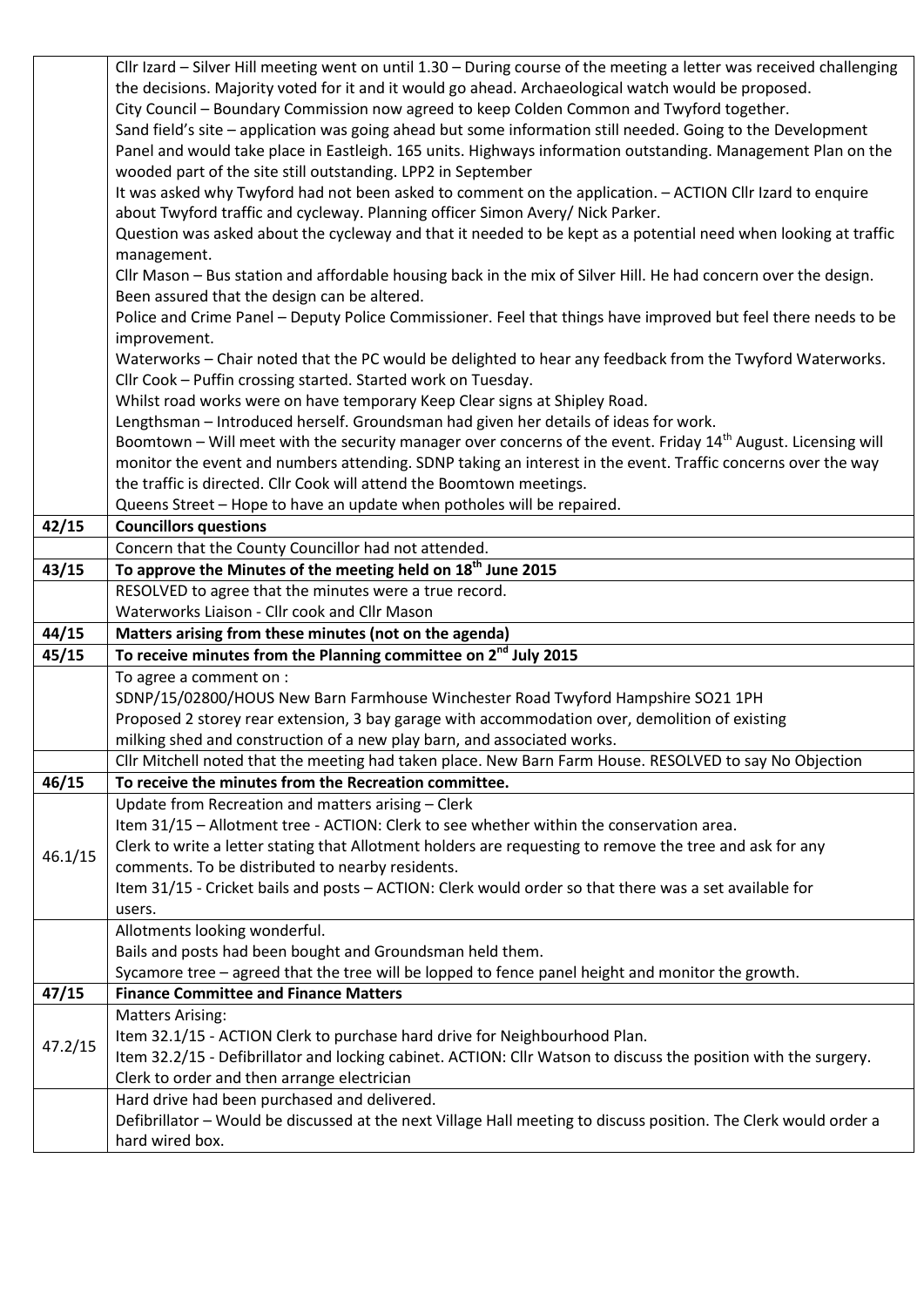|         | To agree payments for July 2015 - RESOLVED to agree                                                                                                                                                                                                                        |                                                              |                                                                                                               |           |  |  |
|---------|----------------------------------------------------------------------------------------------------------------------------------------------------------------------------------------------------------------------------------------------------------------------------|--------------------------------------------------------------|---------------------------------------------------------------------------------------------------------------|-----------|--|--|
|         | Accounts certified by the Clerk as correct for payment                                                                                                                                                                                                                     |                                                              |                                                                                                               |           |  |  |
|         |                                                                                                                                                                                                                                                                            | Payee                                                        | Description                                                                                                   | Total     |  |  |
|         | $23 - Jun$                                                                                                                                                                                                                                                                 | E Billingham                                                 | June                                                                                                          | £807.21   |  |  |
|         | $23 - Jun$                                                                                                                                                                                                                                                                 | A Lauder                                                     | June                                                                                                          | £80.00    |  |  |
|         | 23-Jun                                                                                                                                                                                                                                                                     | We Can Specialists                                           | Grounds and deep clean and toilet brushes (£400)                                                              | £1,879.87 |  |  |
| 47.2/15 | 25-Jul                                                                                                                                                                                                                                                                     | <b>Green Smiles</b>                                          | June                                                                                                          | £200.00   |  |  |
|         | $16 -$ Jul                                                                                                                                                                                                                                                                 | E Billingham                                                 | Expenses to date                                                                                              | £387.99   |  |  |
|         | $25 -$ Jul                                                                                                                                                                                                                                                                 | E Billingham                                                 | July                                                                                                          | £807.21   |  |  |
|         | $25 -$ Jul                                                                                                                                                                                                                                                                 | A Lauder                                                     | July                                                                                                          | £80.00    |  |  |
|         | 16-Jul                                                                                                                                                                                                                                                                     | Southern Water                                               | Hunter Park field                                                                                             | £20.32    |  |  |
|         | $25 - Jun$                                                                                                                                                                                                                                                                 | <b>Howard Bagley</b>                                         | Repairs to HP equipment                                                                                       | £516.00   |  |  |
|         | DD 19 June                                                                                                                                                                                                                                                                 | <b>British Gas</b>                                           | <b>Electrics at Pavilion</b>                                                                                  | £273.51   |  |  |
|         |                                                                                                                                                                                                                                                                            |                                                              |                                                                                                               | £5,052.11 |  |  |
| 48/15   | <b>Council Matters</b>                                                                                                                                                                                                                                                     |                                                              |                                                                                                               |           |  |  |
|         | Matters arising:                                                                                                                                                                                                                                                           |                                                              |                                                                                                               |           |  |  |
|         |                                                                                                                                                                                                                                                                            |                                                              | Item 38/15 - Elm tree - The Avenue - Outside boundary of the bungalow. ACTION: Contact - Cllr Wheeler to let  |           |  |  |
| 48.2/15 | Clerk know.                                                                                                                                                                                                                                                                |                                                              |                                                                                                               |           |  |  |
|         |                                                                                                                                                                                                                                                                            |                                                              | Item 38/15 - Gate lock Berry Meadows and gate not shutting well. ACTION: Clerk to let Cllr Corcoran and Andy  |           |  |  |
|         | Coates know.                                                                                                                                                                                                                                                               |                                                              |                                                                                                               |           |  |  |
|         |                                                                                                                                                                                                                                                                            | Andy Coates repaired the gate at Berry Meadow.               |                                                                                                               |           |  |  |
|         |                                                                                                                                                                                                                                                                            |                                                              | Cllr Corcoran - Berry Meadow / Meads - Accident - teenagers jumping in and one hurt his neck. Paramedics and  |           |  |  |
|         |                                                                                                                                                                                                                                                                            |                                                              | three ambulances were dispatched. Locks were cut to access the area. Discussed the need for an Emergency Plan |           |  |  |
|         | with the services due to possible fires or accidents. Do use the lock for Search and rescue.                                                                                                                                                                               |                                                              |                                                                                                               |           |  |  |
|         | Pleased to review that the fire and rescue and ambulance service have details of a route and lock combinations.                                                                                                                                                            |                                                              |                                                                                                               |           |  |  |
|         | Cllr Cook liaised with County Council.                                                                                                                                                                                                                                     |                                                              |                                                                                                               |           |  |  |
|         | Article in Hampshire Life - Wild swimming and featured Compton Lock. County Council have responded to                                                                                                                                                                      |                                                              |                                                                                                               |           |  |  |
|         | Hampshire Life noting that users must talk to the landowners if privately owned land, no right to swim and                                                                                                                                                                 |                                                              |                                                                                                               |           |  |  |
|         |                                                                                                                                                                                                                                                                            |                                                              | management responsibility to the owners. Safety and dangers. Lack of respect of the countryside. Up to        |           |  |  |
|         | volunteers to clean up afterwards. Will forward to all before sending. - ACTION Cllr Lawton                                                                                                                                                                                |                                                              |                                                                                                               |           |  |  |
|         | Bins and strimming the grass and reeds. Identified who had done the work and had contacted him to explain that<br>permission should be sought to strim the reeds and putting bins would cause more work. Bins have been<br>removed and will volunteer to clear the litter. |                                                              |                                                                                                               |           |  |  |
|         |                                                                                                                                                                                                                                                                            |                                                              |                                                                                                               |           |  |  |
|         |                                                                                                                                                                                                                                                                            |                                                              |                                                                                                               |           |  |  |
|         | Shawford Footpaths representative - wrote to Cllr Corcoran about SSI areas and that people should be made of                                                                                                                                                               |                                                              |                                                                                                               |           |  |  |
|         |                                                                                                                                                                                                                                                                            |                                                              | aware of it and damage. Locks not SSI and the area that was SSI were seldom visited.                          |           |  |  |
|         |                                                                                                                                                                                                                                                                            |                                                              | More fence posts are being bought. Gates and benches repaired.                                                |           |  |  |
|         |                                                                                                                                                                                                                                                                            |                                                              | Entrance to Berry Meadows - Will strim the roadside and replace the no parking sign - ACTION: Cllr Corcoran.  |           |  |  |
| 48.2/15 |                                                                                                                                                                                                                                                                            |                                                              | Parish Council vacancies - To discuss vacancies and agree way forward                                         |           |  |  |
|         |                                                                                                                                                                                                                                                                            | Councillors asked to keep looking.                           |                                                                                                               |           |  |  |
| 49/15   | <b>Twyford Open Spaces</b>                                                                                                                                                                                                                                                 |                                                              |                                                                                                               |           |  |  |
|         |                                                                                                                                                                                                                                                                            | Lengthsman duties for next visit:                            |                                                                                                               |           |  |  |
|         | Norris Bridge to strim.                                                                                                                                                                                                                                                    |                                                              |                                                                                                               |           |  |  |
|         | Hedge in front of the hall                                                                                                                                                                                                                                                 |                                                              |                                                                                                               |           |  |  |
|         |                                                                                                                                                                                                                                                                            | Cllr Corcoran explained the importance of the historic bank. |                                                                                                               |           |  |  |
|         |                                                                                                                                                                                                                                                                            | Cut back and strimmed the path.                              |                                                                                                               |           |  |  |
| 50/15   | <b>Highways and Footpaths</b>                                                                                                                                                                                                                                              |                                                              |                                                                                                               |           |  |  |
|         |                                                                                                                                                                                                                                                                            |                                                              | Finches Lane - Reported and Lisa Davis at HCC had promised to cut back and also Dolphin Cottage area.         |           |  |  |
| 51/15   | Neighbourhood Plan update                                                                                                                                                                                                                                                  |                                                              |                                                                                                               |           |  |  |